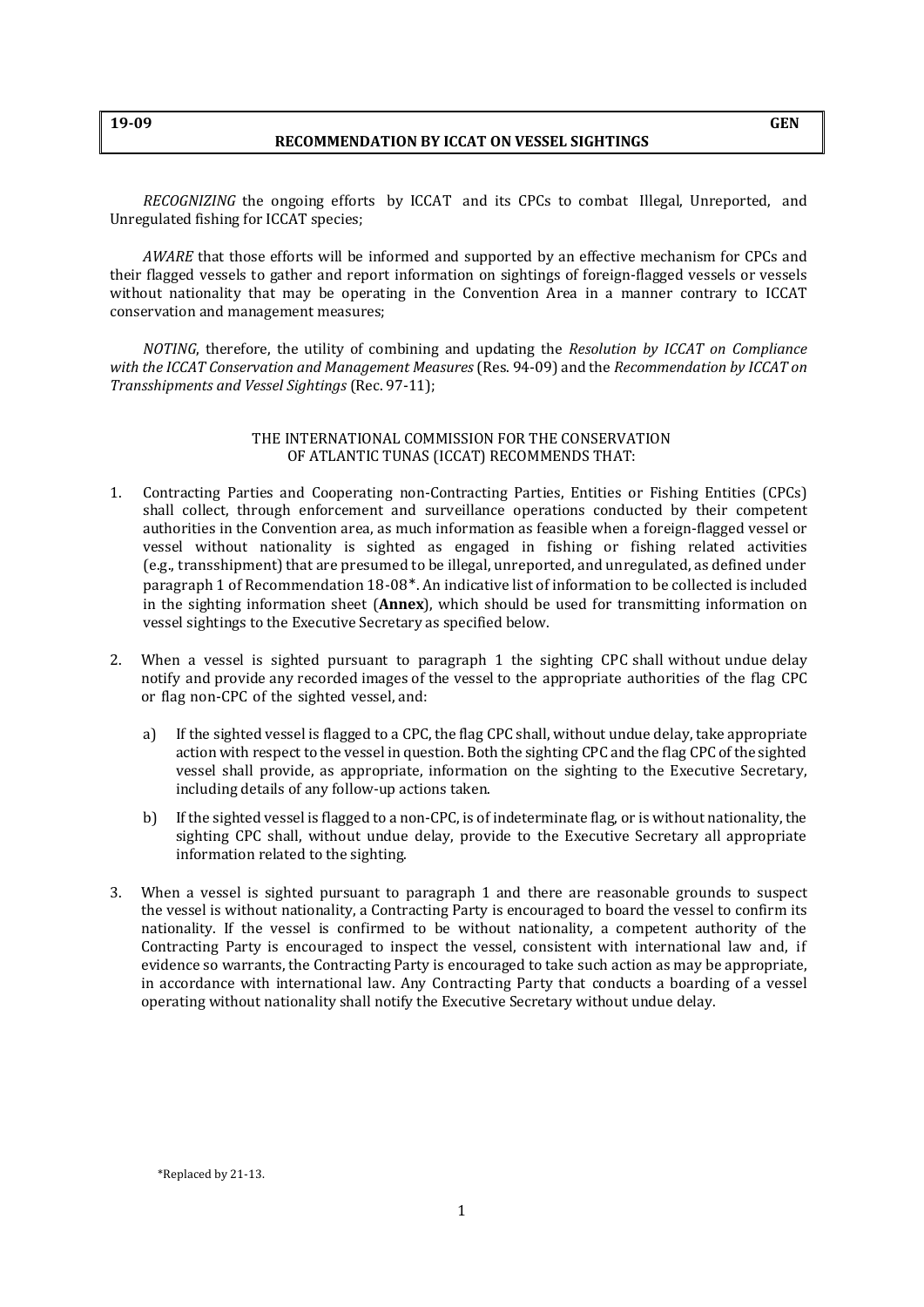- 4 . CPCs are encouraged, upon the consent of the flag State, to board and inspect vessels of non-CPCs conducting fishing or fishing related activities for tuna and tuna-like species and other species caught in association with these species, in waters of the Convention Area beyond national jurisdiction. Appropriate information collected from such boardings shall be reported to the Executive Secretary. If a CPC concludes, following boarding and inspection under this paragraph, that the non-CPC vessel was not, in fact, undermining ICCAT conservation measures, the vessel shall not be subject to the presumption under paragraph 1 of Rec. 98-11.
- 5. CPCs should encourage their fishing and support vessels that operate in the Convention Area to collect and report relevant information to their appropriate domestic authorities to support the vessel sighting process set forth in this Recommendation.
- 6. The Executive Secretary shall promptly forward any information received pursuant to this Recommendation to all CPCs and report it to the Commission for consideration at the next ICCAT annual meeting.
- 7. CPCs are encouraged to notify the Executive Secretary of their points of contact to facilitate cooperation and other appropriate actions under this recommendation. The Executive Secretary shall publish this information on the ICCAT website.
- 8. This recommendation replaces and repeals *Resolution by ICCAT on Compliance with the ICCAT Conservation and Management Measures* (Res. 94-09) and the *Recommendation by ICCAT on Transshipments and Vessel Sightings* (Rec. 97-11).